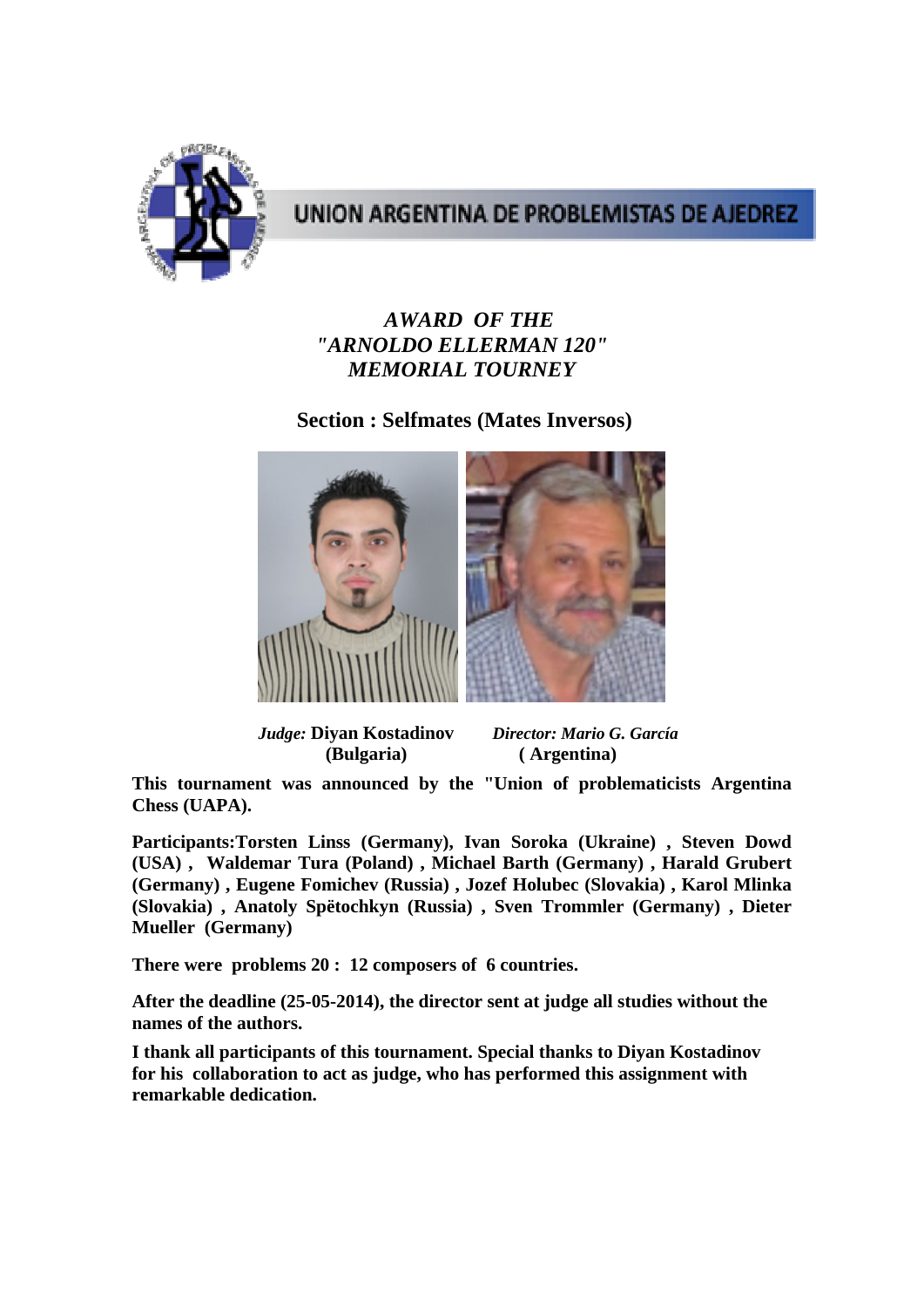## **MT120 Arnoldo Ellerman Section Selfmates Award**

**I received from the director of the tourney Mario Garcia 20 anonymous selfmate problems. The level of the tourney is not so good and here are missing high class strategy problems, but unfortunatelly this is usual for many tourneys in last few years.** 

 **I propose the following ranking:** 



**Nº18 Torsten Linss ( Germany)** 

**(a) 1.Qa4+ Kb6 2.d8=Q+ Kc5 3.b4+ Kc4 4.b5+ Kc5 5.Qf8+ Kb6 6.Qf2+ Kc7 7.b6+ Kc8 8.b7+ Kc7 9.b8=B+ Kc8 10.Qf5+ Be6 11.Qd7+ Bd7 12.Qf8+ Be8 13.Ba7 Kc7 14.Qd6+ Kc8 15.Qc6+ Bc6#,** 

**(b) 1.Qh8 Kb8 2.d8=R+ Kc7 3.Qc3+ Bc4+ 4.Ka7 Kc6 5.R3d5! (5.b4?) Kc7 6.b4 Kc6 7.b5+ Kc7 8.b6+ Kc6 9.b7 Kc7 10.R8d7+ Kc6 11.Ka8 Kb6 12.Qa5+ Kc6 13.Qa6+ Ba6 14.b8=N+ Kb6 15.Rb7+ Bb7#** 

**The most interesting and the best problem in the tourney! Miniature with AUW which is combined with Excelsior and very atractive twin form with exchange of places between both Kings. Wonderfull task which is in style of Torsten Linss and I am eager to see the name of the author.**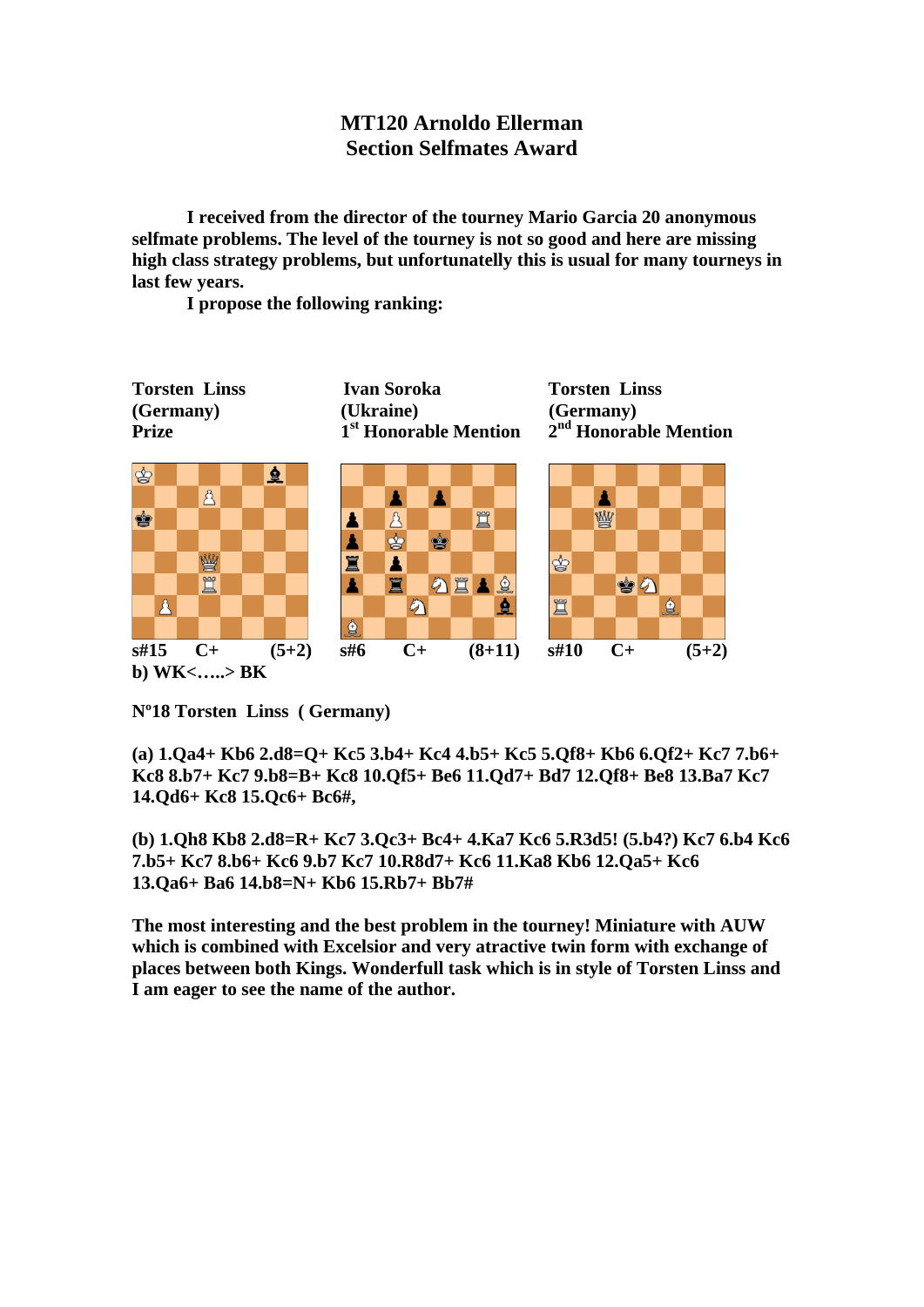**Nº 16 Ivan Soroka ( Ukraine) -** 

**1.Bg2! ~ 2.Re6+! Ke6 3.Bh3+ Ke5 4.Ng4+ Ke6 5.Nf2+ Ke5 6.Ndc4+ Rc4# 1... Bg1 2.Rf8! Bh2 3.Nb3! Bg1 4.Re6+ Ke6 5.Nd4+ Ke5 6.Nec4+ Rc4# 1... e6 2.Rff6! ~ 3.Re6+ Kf4 4.Nd5+ Kf5 5.Ref6+ Ke5 6.Ndc4+ Rc4#** 

**Very nice threat with unexpect sacrifice of the wR and creation of white battery, variations with quiet white moves and two different wSs sacrifices on c4. Unfortunatelly the same mate and repetition on Ndxc4 in the threat and variation. The scheme and idea are motivated by the selfmate PDB P1286942. But here the play is short and in multi-variations form instead of the single-variation longmover form by Frank Richter.** 

**Nº 19 Torsten Linss ( Germany)** 

**1.Kd4 2.Ta3 Ke5 3.Be1 Kf4,Kd4 4.Qf6+ Ke4! 5.Qf5+ Kd4! 6.Nc2+ Kc4 7.Qe6+ Kc5 8.Ba5 c6 9.Qe5+ Kc4 10.Qb5+ cb5#,** 

**1.Kb3 Kd4 2.Kc2 Ke5 3.Bg3+ Kd4 4.Ra4+ Ke3 5.Kd1 Kd3 6.Qc5 c6 7.Qe5 c5 8.Bf4 c4 9.Bc1 c3 10.Qe1 c2#** 

**Nice miniature with long play and two different mates in Fata Morgana style.** 



**Nº 15 Steven Dowd ( USA)** 

**1... Bg7#** 

**1. Bf2! Kh2 2. Qg1+ Kh3 3. Qh1+ Kg4 4. Re4+ 4. .. Kf5 5. Qf3+ Kg5 6. Rg4+ Kh5 7. Rg3+ Kh4 8. Qe4+ Kh5 9. Qe2+ Kh4 10. Rg7+ Kh3 11.Qe6+ Kh2 12. Bg1+ Kh1 13.Qe8! Bg7# 4... Kg5 5.Qh4+ Kf5 6. Ne7+ Re7 7.Qg4+ Kf6 8. Bd4+ Re5 9. Qf3+ Kg5 10. Qf4+Kh5 11.Qg4+ Kh6 12. Nf7+ Kh7 13. Qg7+ Bg7#** 

**Fata Morgana with nice Platzwechsel of the white R/Q and switchback of the wBg1 in the main variation.**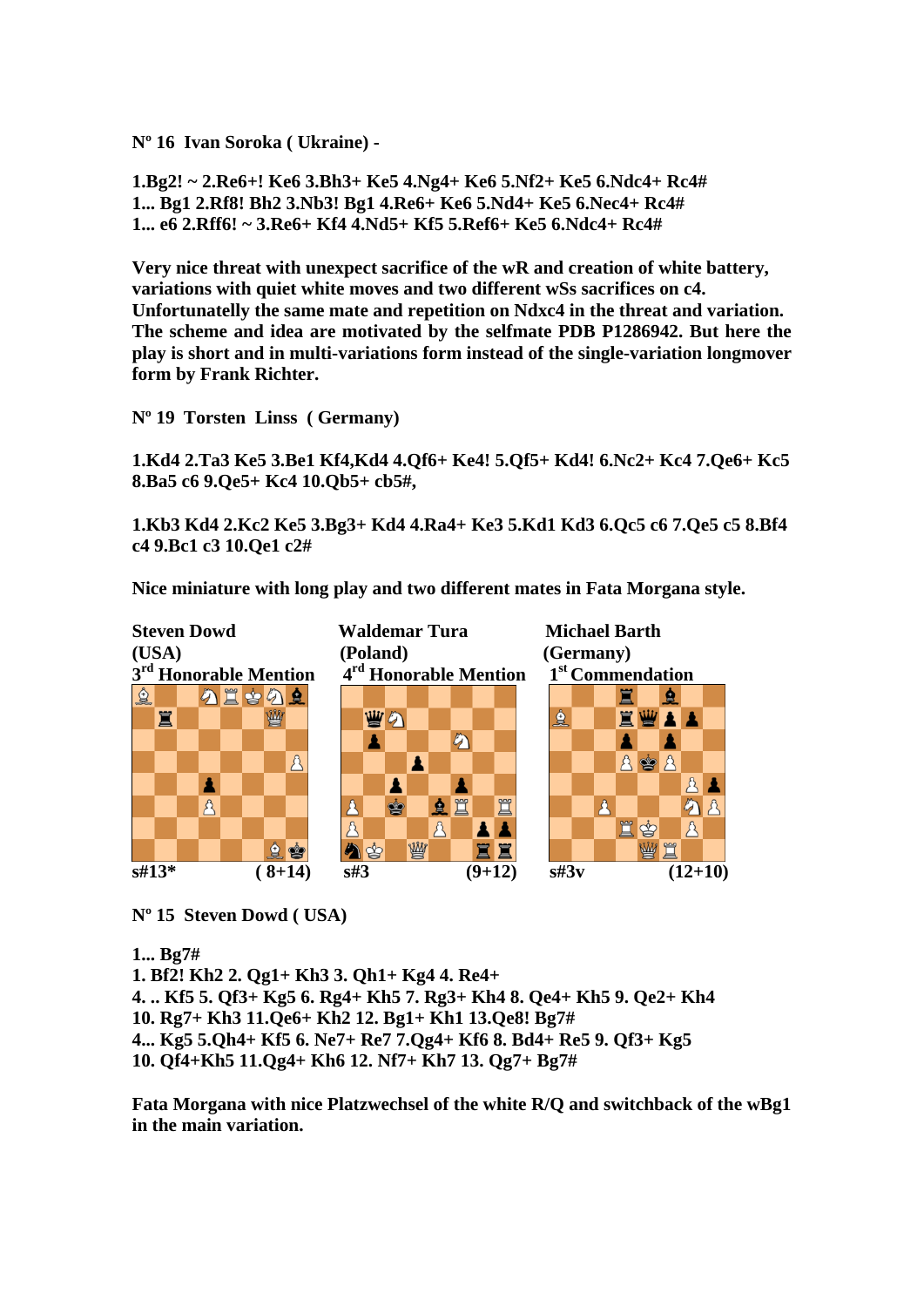**Nº 20 Waldemar Tura ( Poland)** 

**1.Rf4? ~ 2.Qe1+ Re1# 1...Nb3! 2.Ncd5+ Qd5 3.Ne4+ Qe4+ 4.Re4? 1.Rh4! ~ 2.Re3+ fe3 3.Qe1+ Re1# 1...Nc2 2.Nfd5+ Qd5 3.Nb5+ Qb5# (2.Ncd5+? Qd5 3.Ne4+ Qe4??) 1...Nb3 2.Ncd5+ Qd5 3.Ne4+ Qe4# (2.Nfd5+? Qd5 3.Nb5+ Qb5??)** 

**Two different wSs sacrificed with dual avoidance effects because of line closing**.

**Nº 6 Michael Barth ( Germany) 1.Nh1 ? (2.Kd3 + Kd5 3.Qe4 + Qe4 #) 1...Ra7 2.Kf2 + Kf4 3.Qe3 + Qe3 # Aber 1...Ke4 ! 1.Bg1 ! (2.Kf2 + Kf4 3.Qe3 + Qe3 #) 1...h4\*g3 2.Kd3 + Kd5 3.Qe4 + Qe4 #**

**Pseudo le Grand with active white King and good connection between both phases. But nowadays only threat and one variation are not enough**.



**Nº 14 Harald Grubert ( Germany)** 

**1.Re3+ Kd4 2. O-O-O+ Kc4 3.Qd5+ Kb4 4.Rb3+ Ka4 5.Qc4+ Ka5 6.Qc5+ Ka6 7.Ra3+ Kb7 8.Ra7+ Kb8 9.Qb6+ Kc8 10.Qa6+ Kb8 11.Rb7+ Kc8 12.Rb1+ Kc7 13.Qa5+ Kc6/8 14.Qc3+ Qc3#** 

**Black minimal miniature with forced play where the white castling and play all over the board looks good.**